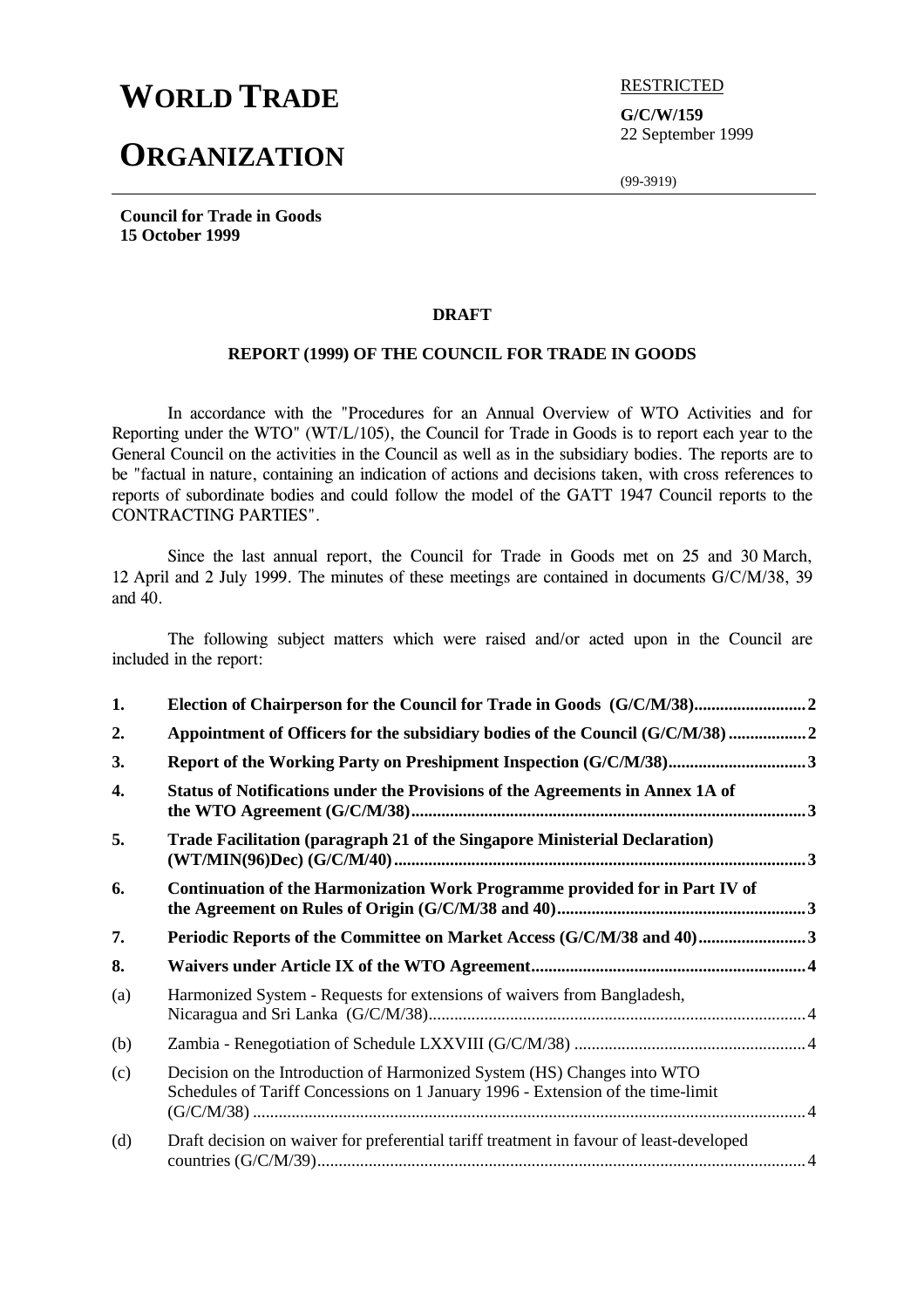| (e)                | Application of the WTO Agreement on Customs Valuation – Request for waiver by |  |
|--------------------|-------------------------------------------------------------------------------|--|
| 9.                 |                                                                               |  |
| (a)                |                                                                               |  |
| (b)                |                                                                               |  |
| (c)                |                                                                               |  |
| (d)                | Free Trade Agreement between Turkey and the Czech Republic (G/C/M/38) 5       |  |
| (e)                | Free Trade Agreement between Turkey and the Slovak Republic (G/C/M/38) 5      |  |
| (f)                |                                                                               |  |
| (g)                | Euro-Mediterranean Agreement between the European Communities and Tunisia     |  |
| (h)                | Central European Free Trade Agreement - Accession of the Republic of Bulgaria |  |
| (i)                |                                                                               |  |
| (j)                | Accession of the Kyrgyz Republic to the Customs Union between the Russian     |  |
| (k)                |                                                                               |  |
| (1)                | Free Trade Agreement between the Kyrgyz Republic and the Russian Federation   |  |
| (m)                |                                                                               |  |
| (n)                |                                                                               |  |
| $\left( 0 \right)$ |                                                                               |  |
| (p)                | Agreements between the Republic of Estonia, the Republic of Latvia and the    |  |

## **1. Election of Chairperson for the Council for Trade in Goods (G/C/M/38)**

1.1 At its resumed meeting of 30 March 1999, the Council elected H.E. Ambassador R. Farrell (New Zealand) as its Chairman for 1999.

#### **2. Appointment of Officers for the subsidiary bodies of the Council (G/C/M/38)**

2.1 At its resumed meeting of 30 March 1999, the Council took note of the consensus on the following persons nominated for election as Chairpersons of its subsidiary bodies: Committee on Agriculture: H.E. Ambassador Nestor Osorio Londoño (Colombia); Committee on Anti-Dumping Practices: Mr. Milan Hovorka (Czech Republic); Committee on Customs Valuation: Mr. Edward Brown (United Kingdom); Committee on Import Licensing: Mme Marie Gosset (Côte d'Ivoire); Committee on Rules of Origin: Mr. Sandy Moroz (Canada); Committee on Market Access: Mr. Pedro da Costa e Silva (Brazil); Committee on Safeguards: Mr. Hamish McCormick (Australia); Committee on Sanitary and Phytosanitary Measures: Mr. Attie Swart (South Africa); Committee on Subsidies and Countervailing Measures: Mr. Jan Söderberg (Sweden); Committee on Technical Barriers to Trade: Mr. Mohan Kumar (India); Committee on Trade-Related Investment Measures: Mr. Leo Palma (Philippines). The Council also appointed Mr. Bernard Kutten (the Netherlands) as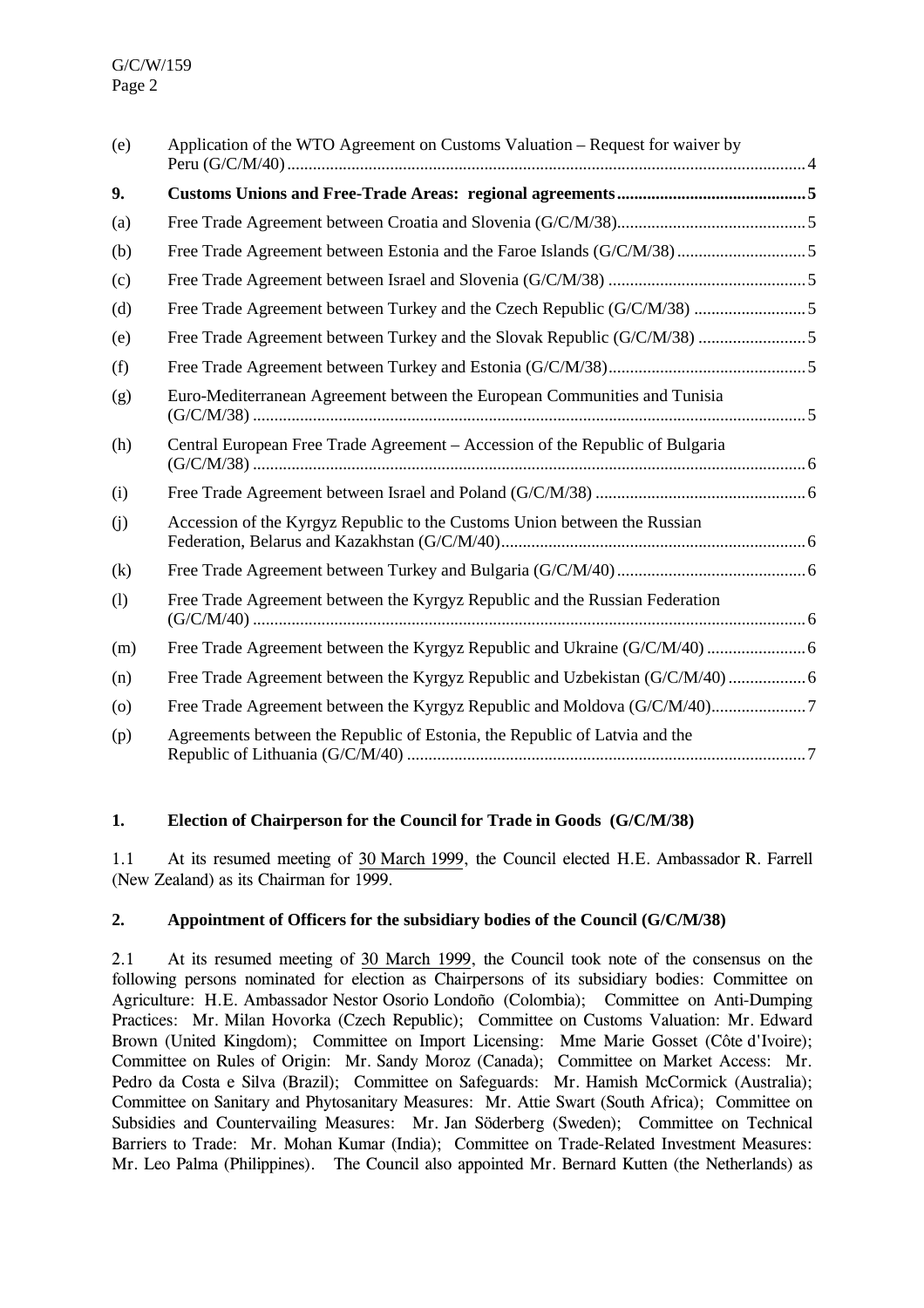Chairman of the Working Party on State Trading Enterprises (which did not have provisions on election of Chairpersons).  $<sup>1</sup>$ </sup>

2.2 At the same meeting, the Council agreed to proceed on the understanding that in the case of Vice-Chairpersons, it would be for the subsidiary bodies to decide if they needed a Vice-Chairperson in cases where the option existed under the respective Agreement and/or rules of procedure, and for the respective Chairperson to hold the necessary consultations.

## **3. Report of the Working Party on Preshipment Inspection (G/C/M/38)**

3.1 At its meeting of 25 March 1999, the Chairman noted that the Working Party had submitted its report to the General Council (G/L/273), through the CTG, in December 1998, which recommended that its life be extended until 31 March 1999 in order to conclude its work. The work had now been concluded and the final report of the Working Party containing its further recommendations was contained in document G/L/300. The Council took note of the report and forwarded it to the General Council for adoption.

#### **4. Status of Notifications under the Provisions of the Agreements in Annex 1A of the WTO Agreement (G/C/M/38)**

4.1 At its meeting of 25 March 1999, the Council took note of document G/L/223/Rev.2 which updated the situation with respect to the status of notifications and Members' compliance therewith and included notifications made up to and on 31 December 1998.

#### **5. Trade Facilitation (paragraph 21 of the Singapore Ministerial Declaration) (WT/MIN(96)Dec) (G/C/M/40)**

5.1 At the Council's meeting on 2 July 1999, the Chairman proposed to delegations to consider accepting a draft status report on work carried out in four dedicated informal meetings of the CTG. The report was contained in document G/C/W/156. As there was no consensus for the adoption of the report, the Council agreed to the Chairman's proposal that the Council resume the discussion at its next meeting.

## **6. Continuation of the Harmonization Work Programme provided for in Part IV of the Agreement on Rules of Origin (G/C/M/38 and 40)**

6.1 At its meeting of 25 March 1999, the Council took note of the progress report of the Committee on Rules of Origin (CRO) (G/RO/33) and the statement of the CRO Chairman.

6.2 At its meeting of 2 July 1999, the Council took note of the progress report of the CRO (G/RO/38) and of the statement of the CRO Chairman.

#### **7. Periodic Reports of the Committee on Market Access (G/C/M/38 and 40)**

7.1 At its meeting of 25 March 1999 the Council took note of the oral report by the Chairman of the Market Access Committee on the requests for waiver extensions and/or waivers made in connection with the transposition or renegotiation of schedules of tariff concessions and/or in connection with the introduction of harmonized system changes into schedules of tariff concessions on

<sup>&</sup>lt;u>1</u>  $1$  The Committee of Participants on the Expansion of Trade in Information Technology Products elected Mr. Yair Shiran (Israel) as Chairman for 1999.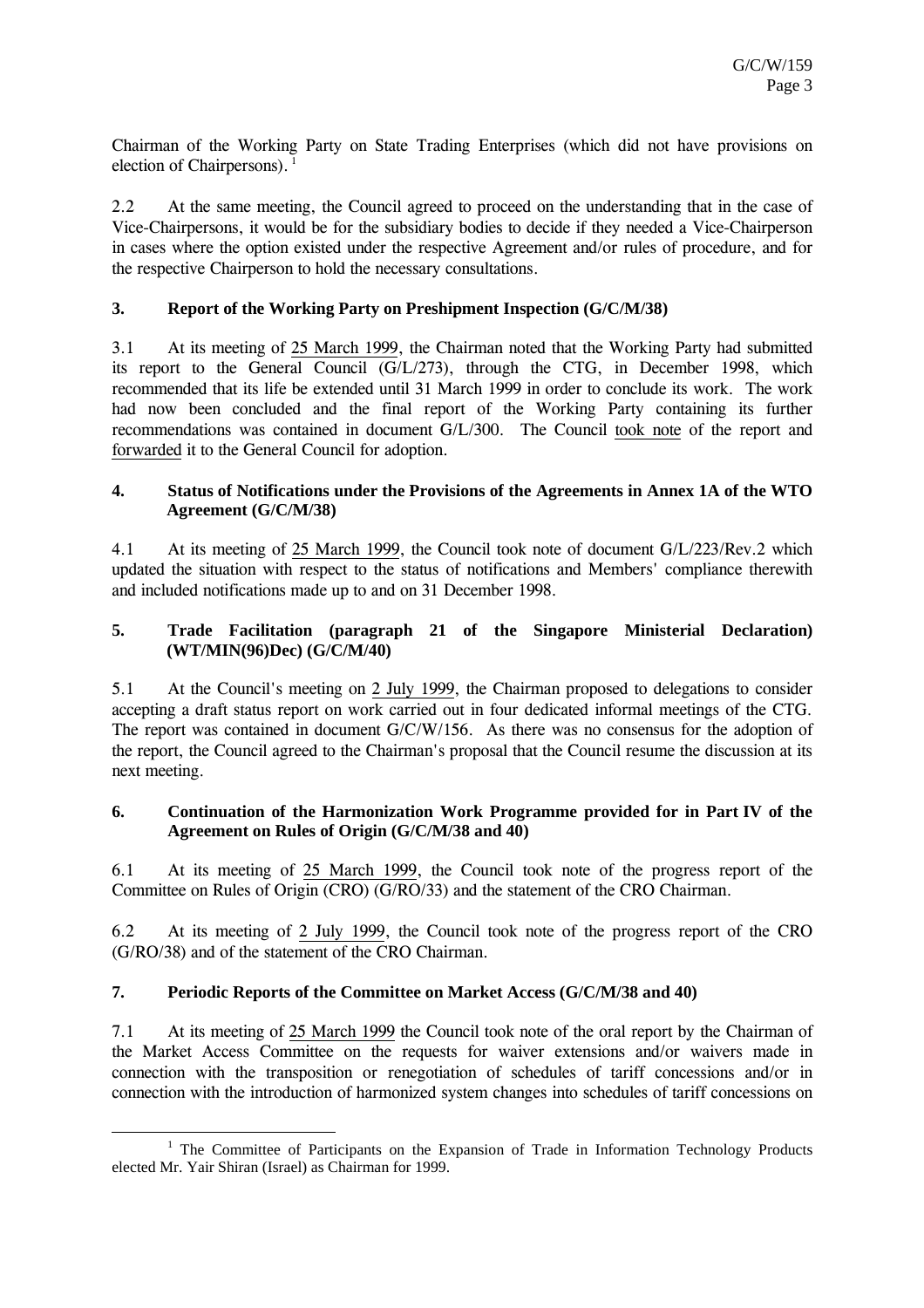1 January 1996. The Council was informed of the situation with respect to the operation of the Integrated Data Base (IDB) and the status of IDB submissions. The Council also took note of the periodic reports summarizing the activities of the Committee in 1999 (G/MA/61 and 62).

7.2 At its meeting of 2 July 1999, the Council took note of the report of the Chairman of the Market Access Committee that agreement had been reached on guidelines concerning the dissemination of the IDB (G/MA/IDB/3).

## **8. Waivers under Article IX of the WTO Agreement**

(a) Harmonized System - Requests for extensions of waivers from Bangladesh, Nicaragua and Sri Lanka (G/C/M/38)

8.1 At its meeting of 25 March 1999, the Council considered requests by Bangladesh (G/L/298), Nicaragua (G/L/297) and Sri Lanka (G/L/296) for an extension until 31 October 1999 of waivers already granted in connection with the transposition of their schedules into the Harmonized System.

8.2 The Council approved the texts of the draft decisions on the waiver extensions in G/C/W/142 (Bangladesh), G/C/W/141 (Nicaragua) and G/C/W/140 (Sri Lanka), and agreed to transmit them to the General Council for adoption.

(b) Zambia - Renegotiation of Schedule LXXVIII (G/C/M/38)

8.5 At its meeting of 25 March 1999, the Council considered a request by Zambia (G/L/295) for an extension, until 31 October 1999, of the waiver granted to it in connection with the renegotiation of its schedule. The Council approved the text of the draft decision  $(G/C/W/139)$ , and agreed to transmit it to the General Council for adoption.

(c) Decision on the Introduction of Harmonized System (HS) Changes into WTO Schedules of Tariff Concessions on 1 January 1996 - Extension of the time-limit (G/C/M/38)

8.7 At its meeting of 25 March 1999, the Council approved the text of the draft decision (G/MA/W/19/Rev.1) granting an extension of individual waivers to Members listed in the annex to that document until 31 October 1999 with an amendment proposed by Canada, and agreed to transmit it to the General Council for adoption. These waivers had been requested by those Members finding it necessary to consult or negotiate under Article XXVIII of GATT 1994 as a result of the HS96 changes introduced in their schedules.

(d) Draft decision on waiver for preferential tariff treatment in favour of least-developed countries (G/C/M/39)

At its meeting on 12 April 1999, the Council approved the text of the draft decision (G/C/W/35/Rev.1) and agreed to forward it to the General Council for adoption.

(e) Application of the WTO Agreement on Customs Valuation – Request for waiver by Peru (G/C/M/40)

At its meeting of 2 July 1999, the Council considered a request by Peru  $(G/L/311)$  for an extension of the delay until 1 April 2000 in implementing the Customs Valuation Agreement. The Council approved the request and agreed that the draft decision granting this waiver (G/C/W/155) be transmitted to the General Council for adoption.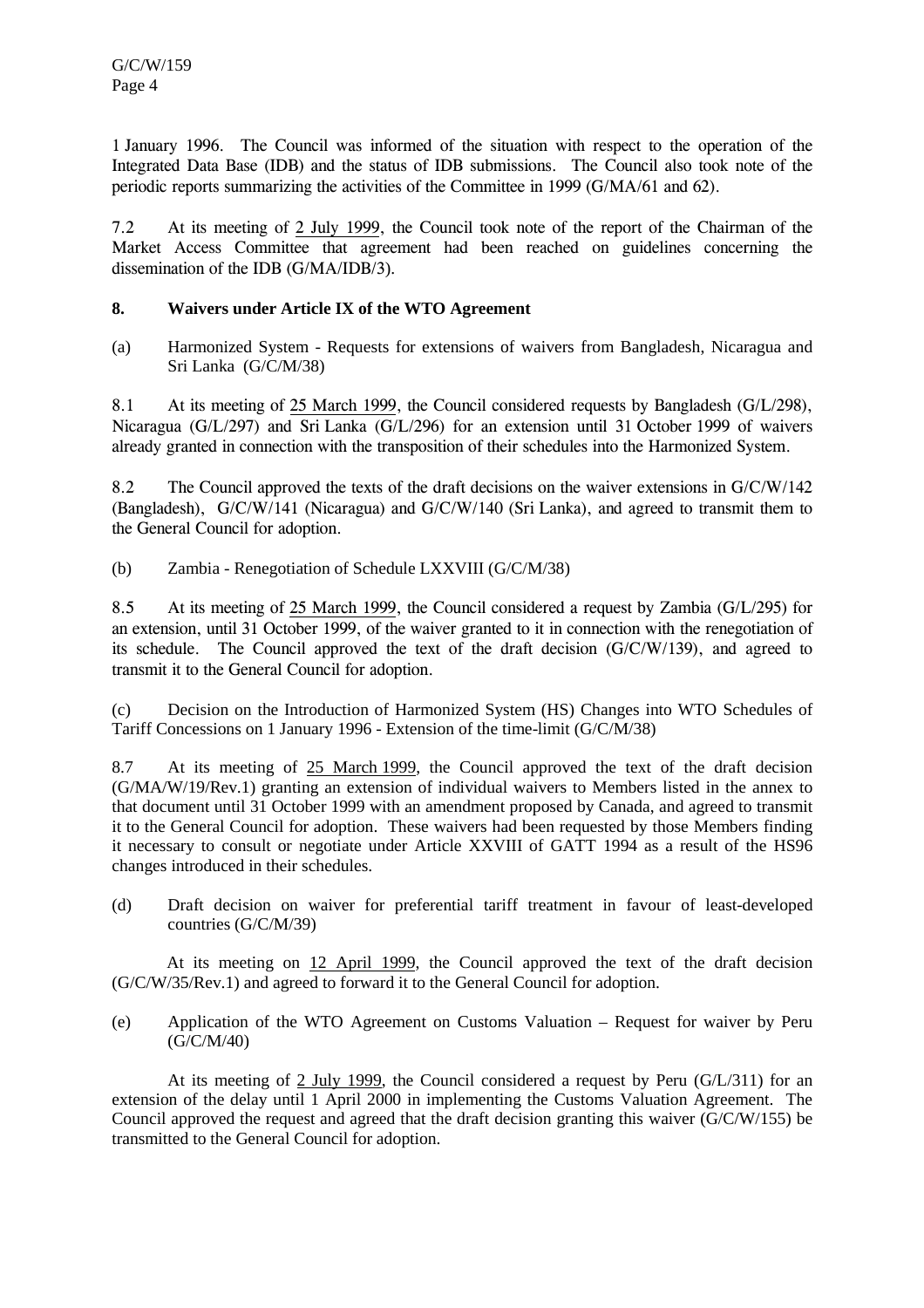#### **9. Customs Unions and Free-Trade Areas: regional agreements**

(a) Free Trade Agreement between Croatia and Slovenia (G/C/M/38)

9.1 At its meeting of 25 March 1999, the Council took note of the communication (WT/REG55/N/1) from the parties to the Agreement. The Council adopted the terms of reference under which the Committee on Regional Trade Agreements should examine this Agreement, which was circulated in document WT/REG55/1.

(b) Free Trade Agreement between Estonia and the Faroe Islands (G/C/M/38)

9.2 At its meeting of 25 March 1999, the Council took note of the communication (WT/REG64/N/1) from the parties to the Agreement. The Council adopted the terms of reference under which the Committee on Regional Trade Agreements should examine this Agreement, which was circulated in document WT/REG64/1.

(c) Free Trade Agreement between Israel and Slovenia (G/C/M/38)

9.3 At its meeting of 25 March 1999, the Council took note of the communication (WT/REG66/N/1) from the parties to the Agreement. The Council adopted the terms of reference under which the Committee on Regional Trade Agreements should examine this Agreement, which was circulated in document WT/REG66/1.

(d) Free Trade Agreement between Turkey and the Czech Republic (G/C/M/38)

9.4 At its meeting of 25 March 1999, the Council took note of the communication (WT/REG67/N/1) from the parties to the Agreement. The Council adopted the terms of reference under which the Committee on Regional Trade Agreements should examine this Agreement, which was circulated in document WT/REG67/1.

(e) Free Trade Agreement between Turkey and the Slovak Republic (G/C/M/38)

9.5 At its meeting of 25 March 1999, the Council took note of the communication (WT/REG68/N/1) from the parties to the Agreement. The Council adopted the terms of reference under which the Committee on Regional Trade Agreements should examine this Agreement, which was circulated in document WT/REG68/1.

(f) Free Trade Agreement between Turkey and Estonia (G/C/M/38)

9.6 At its meeting of 25 March 1999, the Council took note of the communication (WT/REG70/N/1) from the parties to the Agreement. The Council adopted the terms of reference under which the Committee on Regional Trade Agreements should examine this Agreement, which was circulated in document WT/REG70/1.

(g) Euro-Mediterranean Agreement between the European Communities and Tunisia (G/C/M/38)

9.7 At its meeting of 25 March 1999, the Council took note of the communication (WT/REG69/N/1) from the parties to the Agreement. The Council adopted the terms of reference under which the Committee on Regional Trade Agreements should examine this Agreement, which was circulated in document WT/REG69/1.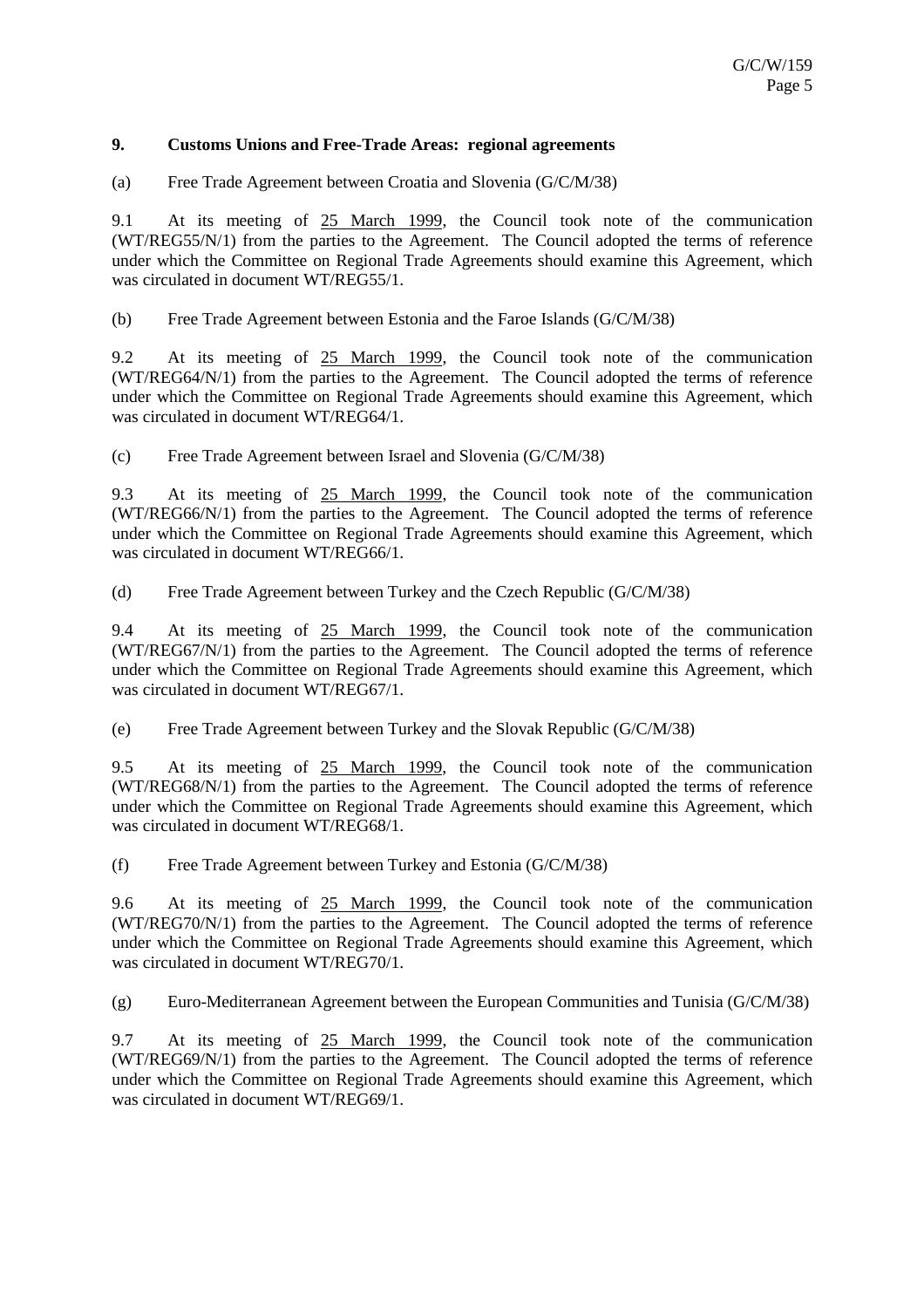(h) Central European Free Trade Agreement – Accession of the Republic of Bulgaria (G/C/M/38)

9.8 At its meeting of 25 March 1999, the Council took note of the communication (WT/REG11/N/5) from the parties to the Agreement. The Council adopted the terms of reference under which the Committee on Regional Trade Agreements should examine this Agreement, which was circulated in document WT/REG11/10.

(i) Free Trade Agreement between Israel and Poland (G/C/M/38)

9.16 At its meeting of 25 March 1999, the Council took note of the notification (WT/REG/65/N/1) from the parties to the Agreement and of the information provided by the representative of Poland that a Free Trade Agreement between Israel and Poland was awaiting its entry into force and that the text of the Agreement had been made available for circulation (WT/REG65/1).

(j) Accession of the Kyrgyz Republic to the Customs Union between the Russian Federation, Belarus and Kazakhstan (G/C/M/40)

9.9 At its meeting of 2 July 1999, the Council took note of the communication (WT/REG71/N/1) from the Kyrgyz Republic. The Council adopted the terms of reference under which the Committee on Regional Trade Agreements should examine this Agreement, which was circulated in document WT/REG71/2.

(k) Free Trade Agreement between Turkey and Bulgaria (G/C/M/40)

9.10 At its meeting of 2 July 1999, the Council took note of the communication (WT/REG72/N/1) from the parties to the Agreement. The Council adopted the terms of reference under which the Committee on Regional Trade Agreements should examine this Agreement, which was circulated in document WT/REG72/1.

(l) Free Trade Agreement between the Kyrgyz Republic and the Russian Federation (G/C/M/40)

9.11 At its meeting of 2 July 1999, the Council took note of the notification (WT/REG73/N/1) by the Kyrgyz Republic. The Council adopted the terms of reference under which the Committee on Regional Trade Agreements should examine this Agreement, which was circulated in document WT/REG73/1.

(m) Free Trade Agreement between the Kyrgyz Republic and Ukraine (G/C/M/40)

9.12 At its meeting of 2 July 1999, the Council took note of the notification (WT/REG74/N/1) by the Kyrgyz Republic. The Council adopted the terms of reference under which the Committee on Regional Trade Agreements should examine this Agreement, which was circulated in document WT/REG74/1.

(n) Free Trade Agreement between the Kyrgyz Republic and Uzbekistan (G/C/M/40)

9.13 At its meeting of 2 July 1999, the Council took note of the notification (WT/REG75/N/1) by the Kyrgyz Republic. The Council adopted the terms of reference under which the Committee on Regional Trade Agreements should examine this Agreement, which was circulated in document WT/REG75/1.